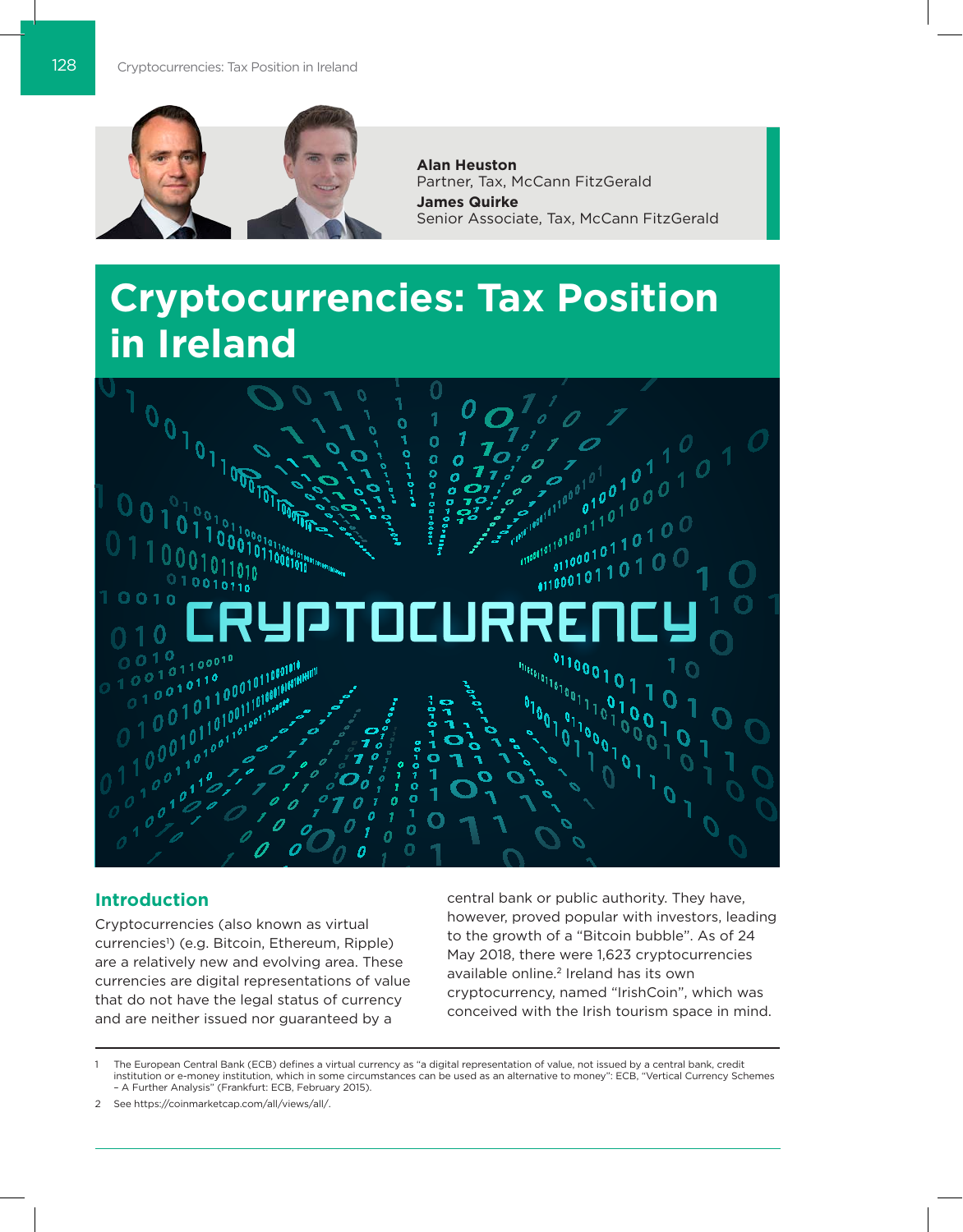The buying and selling of cryptocurrencies is not currently regulated either at European Union level or domestically in Ireland.3 The Fifth EU Anti-Money Laundering Directive will introduce measures to mitigate some of the money-laundering and terrorist-financing risks presented by cryptocurrencies.

This article will examine the current tax treatment of cryptocurrencies in Ireland and consider the published legal position in a number of other jurisdictions.

# **Ireland: Commentary on Taxation of Cryptocurrencies**

On 15 May 2018 Revenue published an eBrief on the tax treatment of cryptocurrency transactions ("the eBrief").<sup>4</sup> Before this eBrief, no official guidance had been published in Ireland clarifying how cryptocurrencies would be treated for Irish tax purposes.<sup>5</sup> The eBrief notes that the treatment of income received from/charges made in connection with activities involving cryptocurrencies will depend on the activities and the parties involved. Each case must be considered on the basis of its own individual facts and circumstances. The eBrief also states that "no special tax rules for cryptocurrency transactions are required".

Before the eBrief was published, the main sources of guidance on the taxation of cryptocurrencies were the pronouncements of the then Minister for Finance (Michael Noonan TD). In December 2013, in response to a parliamentary question relating to the legality and potential tax treatment of Bitcoin, he remarked that Revenue had advised him that the use of cryptocurrencies presents a

challenge to tax administrators throughout the world. He stated that "regarding the possible use of cryptocurrencies (including Bitcoin) to circumvent taxes, the Revenue Commissioners and tax administrations in other countries are actively monitoring developments".6

In relation to the tax treatment of cryptocurrencies, the then Minister stated:

"Because Bitcoin is a combination of " some factors that constitute a commodity and some that constitute a currency, the implications for taxation are varied.

> If Bitcoins are received as payments in commerce, then the same rules in place for payments received in other foreign currencies also apply. If speculation on Bitcoin occurs, the taxation rules that would apply to any gain are applicable."7

It is clear, therefore, that the current view of Revenue is that when considering the tax treatment of transactions involving cryptocurrencies, one has to have regard to the basic principles of Irish tax law.

## **Other Jurisdictions: Comparators**

The approach taken by a number of tax authorities in relation to the tax treatment of virtual currencies echoes the economic and/ or legal characterisation of such currencies and those have clearly shaped the contents of the eBrief.

## **United Kingdom**

In the UK, HMRC has stated<sup>8</sup> that "[c]ryptocurrencies have a unique identity

<sup>3</sup> In response to a parliamentary statement on the risks associated with Bitcoin and whether regulation of the industry was necessary, on 31 January 2018 the Taoiseach, Leo Varadkar TD, said that "it is a matter for the Central Bank of Ireland and one which is addressed through European regulations".

<sup>4</sup> Revenue eBrief No. 88/2018, "Taxation of Cryptocurrency Transactions" (May 2018).

<sup>5</sup> The Department of Finance published a discussion paper in March 2018 titled "Virtual Currencies and Blockchain Technology", but this did not deal specifically with the Irish tax treatment of virtual currencies.

<sup>6</sup> See http://oireachtasdebates.oireachtas.ie/debates%20authoring/debateswebpack.nsf/takes/dail2013121000054.

<sup>7</sup> See http://oireachtasdebates.oireachtas.ie/Debates%20Authoring/DebatesWebPack.nsf/takes/ dail2014120200057?opendocument&highlight=bitcoin.

<sup>8</sup> HMRC, Revenue and Customs Brief 9 (2014), "Bitcoin and Other Cryptocurrencies".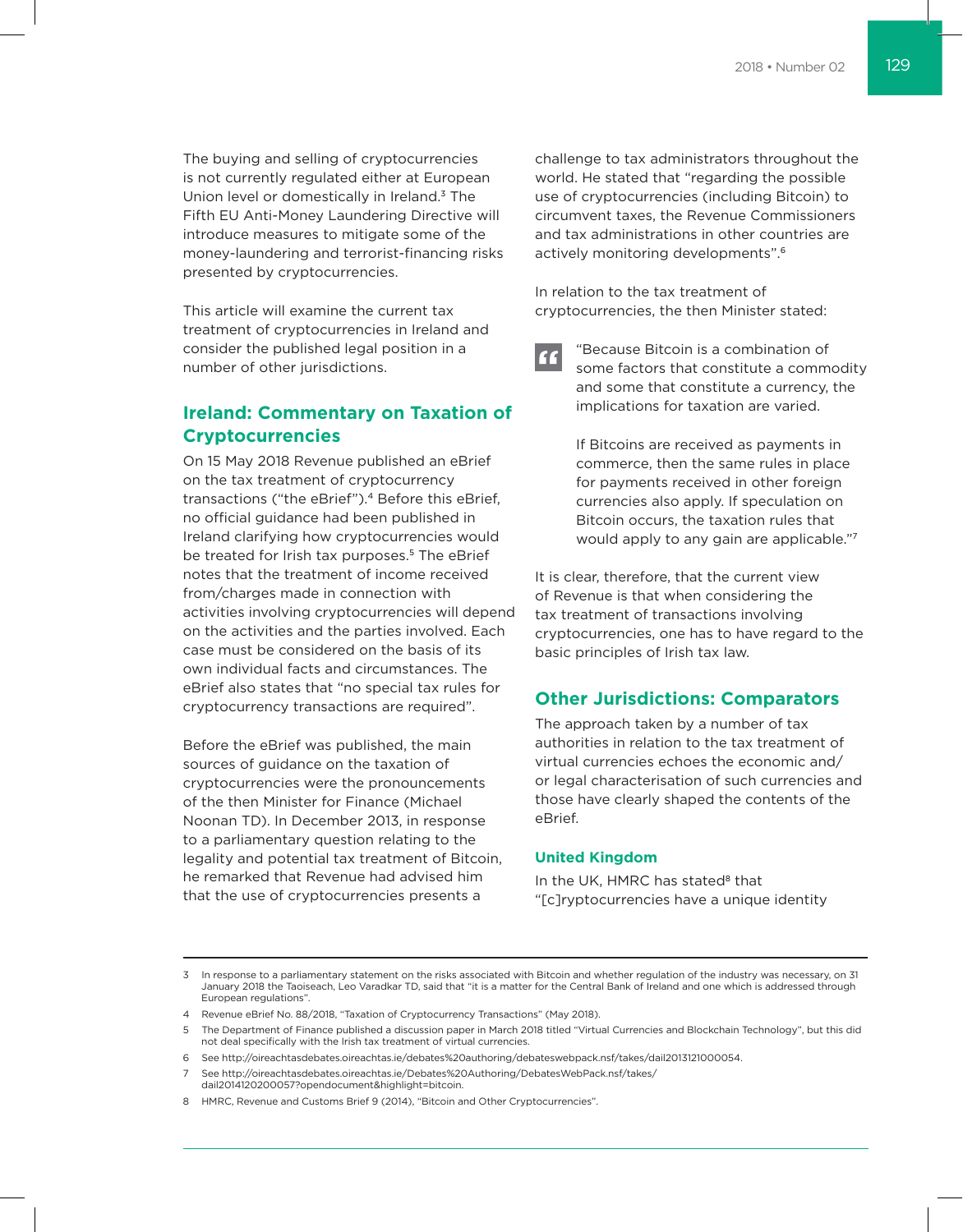and cannot therefore be directly compared to any other form of investment activity or payment mechanism" and that the tax treatment of any transaction involving the use of cryptocurrencies needs to be "looked at on a case-by-case basis taking into account the specific facts", each case being "considered on the basis of its own individual facts and circumstances".

HMRC cites the example of a transaction that is so highly speculative that it may not be taxable (the corollary of which is that none of the losses would be relievable) and refers specifically to gambling or betting wins (which are not taxable) and losses (which are not available for offset against other taxable profits).

In reality, given the implicit value in cryptocurrencies such as Bitcoin, it may be difficult to argue that such an activity is purely speculative. Such a determination will probably arise only where taxpayers make a claim for losses or seek to argue that they should not be liable for tax on profits.

HMRC remarks that transactions that are subject to tax (such as a sale or disposal of Bitcoin) need to be analysed in the same way as any other transaction, broadly, by reference to the nature of the activities (to determine whether the receipt or expenditure is income or capital) and the status of the parties (to determine whether income tax, capital gains tax or corporation tax is in point).

HMRC states that "[f]or the tax treatment of virtual currencies, the general rules on foreign exchange and loan relationships apply. We have not at this stage identified any need to consider bespoke rules." Although these statements are made in the context of a discussion on corporation tax, they are largely understood to be a statement of HMRC's general approach (and not restricted to corporation tax).

## **Australia**

The Australian Taxation Office regards transacting with Bitcoin as "akin to a barter arrangement",<sup>9</sup> its view being that Bitcoin is neither money nor a foreign currency.

#### **Canada**

The Canada Revenue Agency does not regard digital currency as legal currency (even though it refers to digital currency as "virtual money"). It considers that "[w]here digital currency is used to pay for goods or services, the rules for barter transactions apply" (a barter transaction being one where "two persons agree to exchange goods or services and carry out the exchange without using legal currency").<sup>10</sup>

# **Ireland: Tax Treatment of Acquisition, Disposal and Receipt of Cryptocurrencies**

As the tax treatment of cryptocurrencies is not specifically legislated for, one has to look to both basic tax principles and the eBrief to determine the tax treatment that should apply.

## **Corporation tax (trading) or capital gains tax (non-trading)?**

If a company is acquiring and selling cryptocurrencies, the first question will be to determine whether it is engaged in a trade of cryptocurrency trading. To the extent that a company is engaged in buying and selling cryptocurrencies as part of its trade, it will be subject to corporation tax at the rate of 12.5% under Schedule D, Case I.<sup>11</sup>

Irish tax legislation defines a "trade" as including "every trade, manufacture, adventure or concern in the nature of a trade", which is not the most helpful definition. Furthermore, Irish tax legislation does not set out specific rules to determine what is "trading" versus what is an "investment". As normally

<sup>9</sup> Australian Taxation Office, "Tax Treatment of Cryptocurrencies in Australia – Specifically Bitcoin", https://www.ato.gov.au/General/Gen/Taxtreatment-of-crypto-currencies-in-Australia---specifically-bitcoin/.

<sup>10</sup> Canada Revenue Agency, "What You Should Know About Digital Currency", https://www.canada.ca/en/revenue-agency/news/newsroom/ fact-sheets/fact-sheets-2015/what-you-should-know-about-digital-currency.html.

<sup>11</sup> Section 21 of the Taxes Consolidation Act 1997 ("TCA 1997").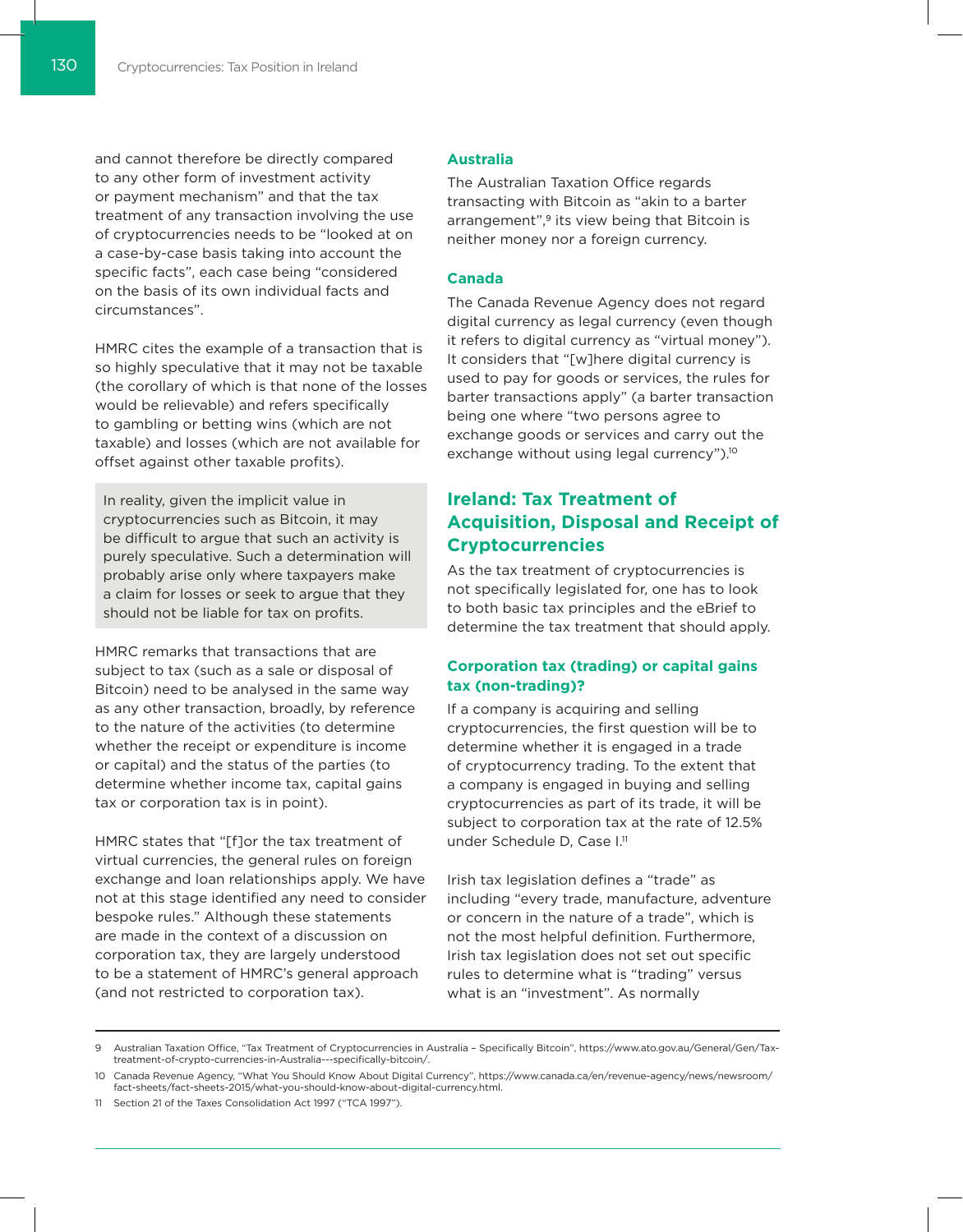understood, "trading" means the carrying on of business or the engaging in activities on a regular and habitual basis normally with a view to realising a profit. The UK "badges of trade"12 – being (i) subject matter realised; (ii) length of ownership; (iii) frequency of transactions; (iv) supplementary work; (v) circumstances for realisation; and (vi) motive – are of persuasive authority in Ireland in determining whether a "trade" exists.

Ultimately, the question of whether a company is trading is a mixed question of fact and law; it is a matter of law what "trade" means, but the answer in any particular case will depend on the facts of the case.

To the extent that a company is not engaged in a trade of cryptocurrency trading, it is likely that the buying and selling of cryptocurrencies will be liable to corporation tax on chargeable gains at an effective rate of 33% on the realisation of any gains on the sale of cryptocurrencies.

If traders accept cryptocurrencies as part of their business, then the profits and losses will flow through to their profit and loss account in the same manner as accepting payment in any foreign currency. As cryptocurrencies are not a functional currency as defined,<sup>13</sup> a company's accounts cannot be prepared in cryptocurrencies for tax purposes.

## **VAT**

VAT (as it applies in Ireland) is, to date, the only tax that has received any judicial consideration in its application to transactions involving the use of virtual currencies.

*In Skatteverket v Hedqvist* C-264/14 the Court of Justice of the European Union (CJEU) ruled that transactions that consist of the exchange of traditional currency for Bitcoin (and vice versa) constitute supplies of services for consideration for VAT purposes, including

where the taxable person derives its profit from the spread. The CJEU also ruled that the supplies fall to be regarded as exempt under Article 135(1)(e) of the VAT Directive (2006/112/EC) as:

> *"transactions, including negotiation, concerning currency, bank notes and coins used as legal tender, with the exception of collectors' items, that is to say, gold, silver or other metal coins or bank notes which are not normally used as legal tender or coins of numismatic interest".*

The CJEU judgment is based on the premise that although a cryptocurrency is not legal tender in any country, it has been accepted by the parties to the transaction as an alternative to legal tender and has no purpose other than as a means of payment.

Although Revenue has adopted a different basis on which cryptocurrencies are VAT exempt, it has ultimately come to the same result as the decision of the CJEU in Hedqvist. It is Revenue's view that Bitcoin and similar cryptocurrencies are regarded for VAT purposes as "negotiable instruments" and exempt from VAT in accordance with para. 6(1)(c) of the Value-Added Tax Consolidation Act 2010.

On the basis that the buying and selling of cryptocurrencies constitutes a VATexempt activity, where a company supplies cryptocurrencies to customers within the EU, it should have no obligation to account for VAT on its turnover but, correspondingly, will have no entitlement to reclaim VAT on costs and expenses incurred in connection with those supplies. If a company were to supply cryptocurrencies to customers outside the EU, even though it would have no obligation to account for VAT on its turnover, it would have an entitlement to reclaim VAT on costs and expenses incurred in connection with those

<sup>12</sup> Derived from the UK Royal Commission on the Taxation of Profits and Income (June 1955).

<sup>13</sup> Section 402(1) of TCA 1997.